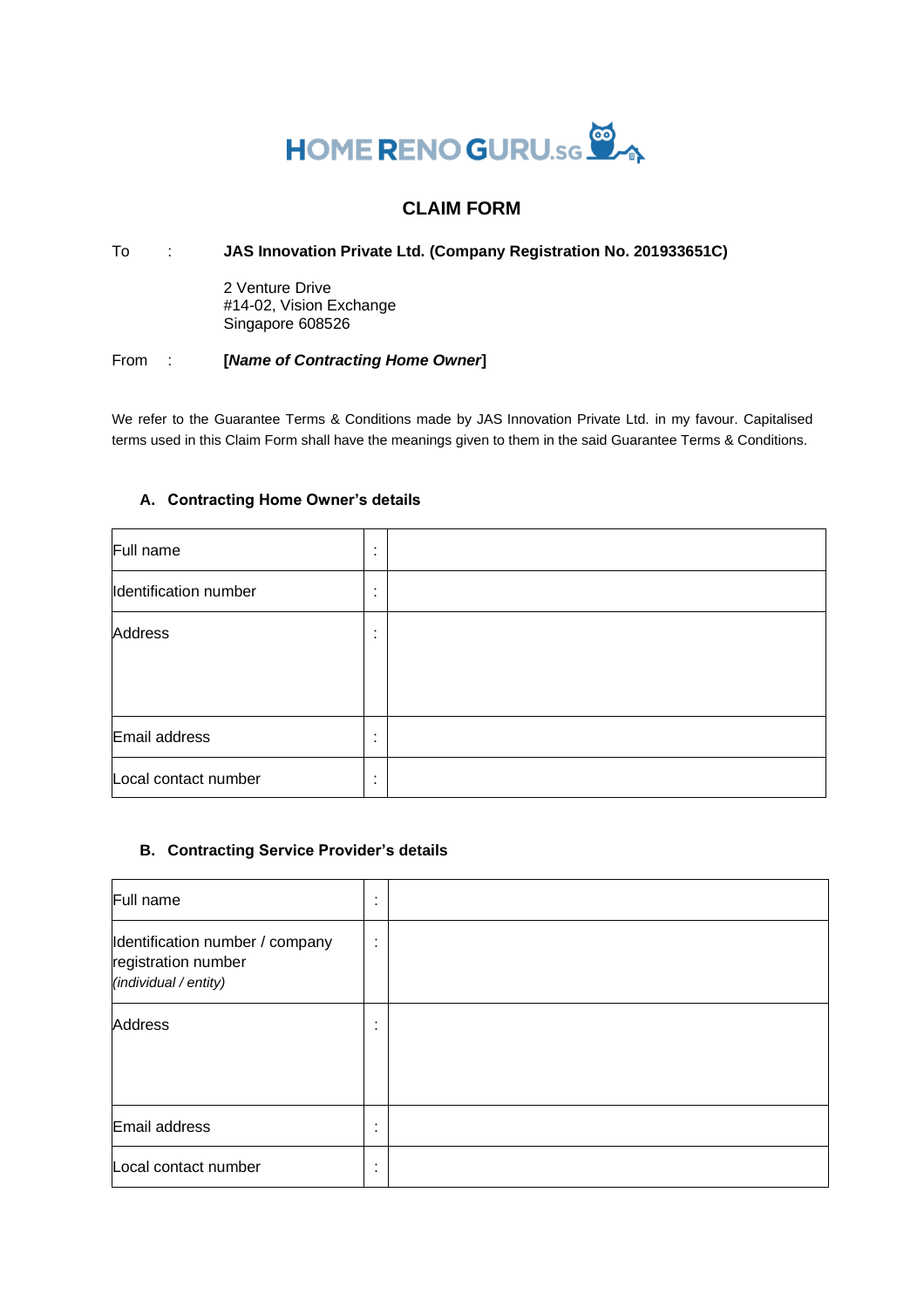| Date of bankruptcy declaration / |  |
|----------------------------------|--|
| winding up                       |  |
| (individual / entity)            |  |

#### **C. Contracting Home Owner's bank account details**

| Full name of beneficiary | $\blacksquare$<br>٠              |  |
|--------------------------|----------------------------------|--|
| Name of bank             | $\blacksquare$<br>$\blacksquare$ |  |
| Address of bank          | $\blacksquare$                   |  |
| <b>Bank SWIFT code</b>   | ٠<br>٠                           |  |
| Bank account number      | $\blacksquare$                   |  |

#### **D. Supporting documents for the Claim**

Please tick and confirm that the following documentation has been appended before submitting this Claim Form:

All documentation (including but not limited to correspondence between the Contracting Home Owner and the Contracting Service Provider) evidencing that the Contract was entered into as a result of the use of the Company's Referral Services by both of the Contracting Home Owner and the Contracting Service Provider

All documentation (including but not limited to photographic evidence, if applicable) for the grounds of the Claim

*The Company reserves the right to request for additional supporting documents or evidence to verify the details of the Claim. The Contracting Home Owner's failure to provide such documents will result in the Claim being rejected.* 

## **E. Conditions for Payout**

Please tick and confirm that **all** of the following conditions have been met before submitting this Claim Form:

I confirm that I have submitted to the Company the Contract duly executed by the Contracting Service Provider and me, within seven (7) days from the date of such execution of the Contract confirm that I have not been refunded (in full or in part) for work or services that have yet to be completed under the Contract confirm that the Contract was not terminated by me; my substantial inducement; or by mutual agreement between me and the Contracting Service Provider